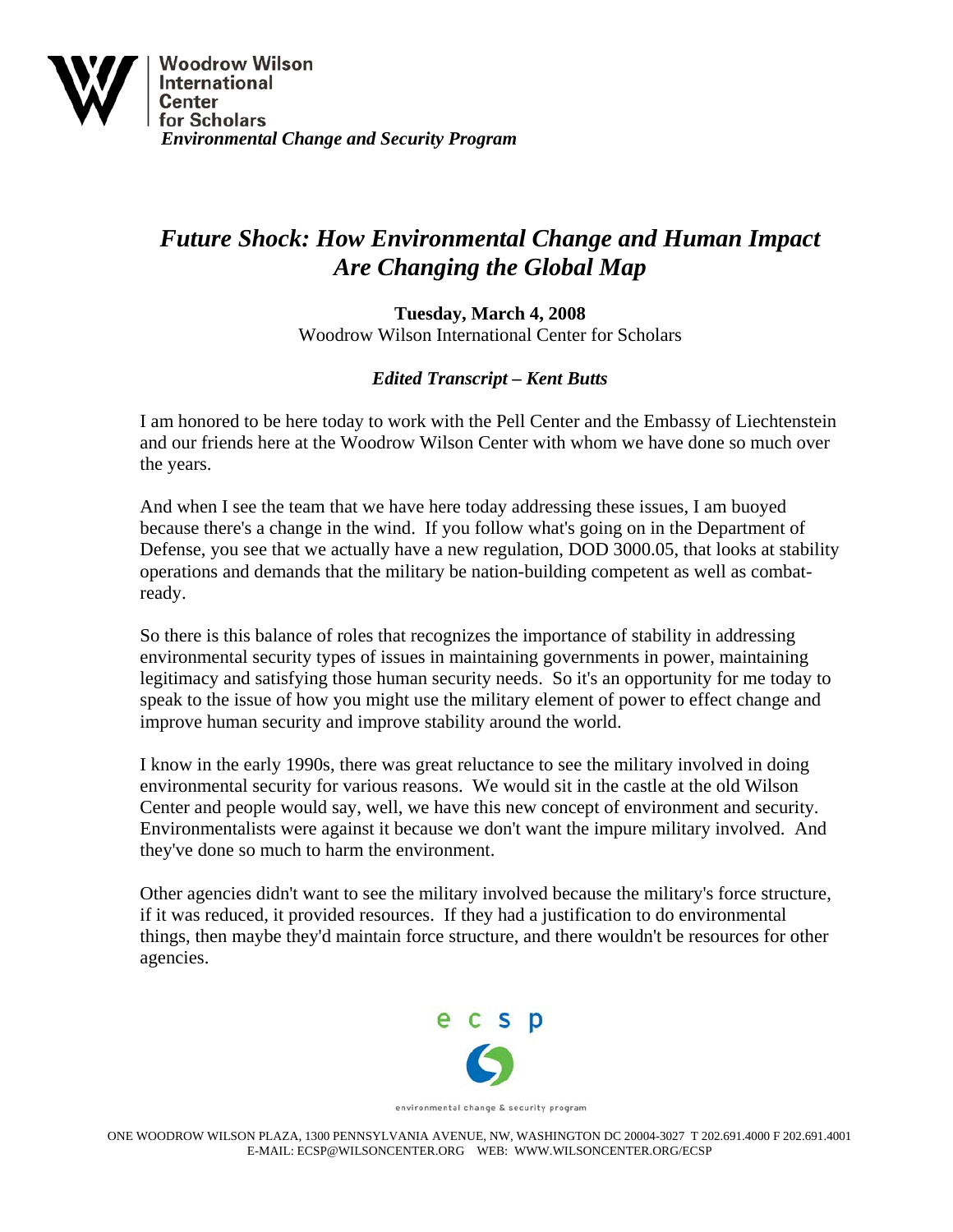

There were so many good reasons, not the least of which was the military wanted to maintain the tip of the spear. We're doing the war on drugs. If we're doing these environmental issues, if we're helping with issues that could be addressed by other agencies, then how can we be combat-ready, because no one else can fight wars while other agencies can address these human security, destabilizing needs.

And we found, though, by the end of 2000, that we had had requests from the combatant commanders. And the world is divided up into these military organizations that maintain a military presence. For environmental security and access for the Pacific command, for the Southern command, even now, the Africa command, from the Central command, and that they had used the environment and security as outreach vehicles for their regions to build a positive role for their military. So they weren't always involved in issues that could be seen as repressive. Or even if you had a regime, for instance, under the Marcos regime where they had a bad record in the military for abusing human rights, there was a way to change and turn things around.

So ever so briefly, I'd like to go through these. I don't want to say it all began with, but certainly when NATO recognized in this 1991 new strategy, that it wanted to move away from traditional force on force issues, they recognized the fact that we have other variables, in fact, really the variables that constitute sustainable development that were going to determine stability and security in the future and that NATO needed to be able to address those.

And later on, in '94, we had the human development report come out of the U.N. that articulated the importance of environmental security to human security. It allowed people to determine, if we have an end state of stability and human beings reaching their potential, then what are concepts for achieving that? And then what are the resources for achieving it?

So our national security strategy began in the late '80s to address environment and security. The Goldwater-Nichols Act mandated that the President each year determined what was the U.S. strategy to preserve America as we have known it. And so in the latest national security strategies, in the Bush administration, defense diplomacy and development have all figured mightily into trying to achieve those end states.

Here was a quote I thought was very important to show, from President Reagan, when he was our President, and his national security strategy to stress the importance of the environment

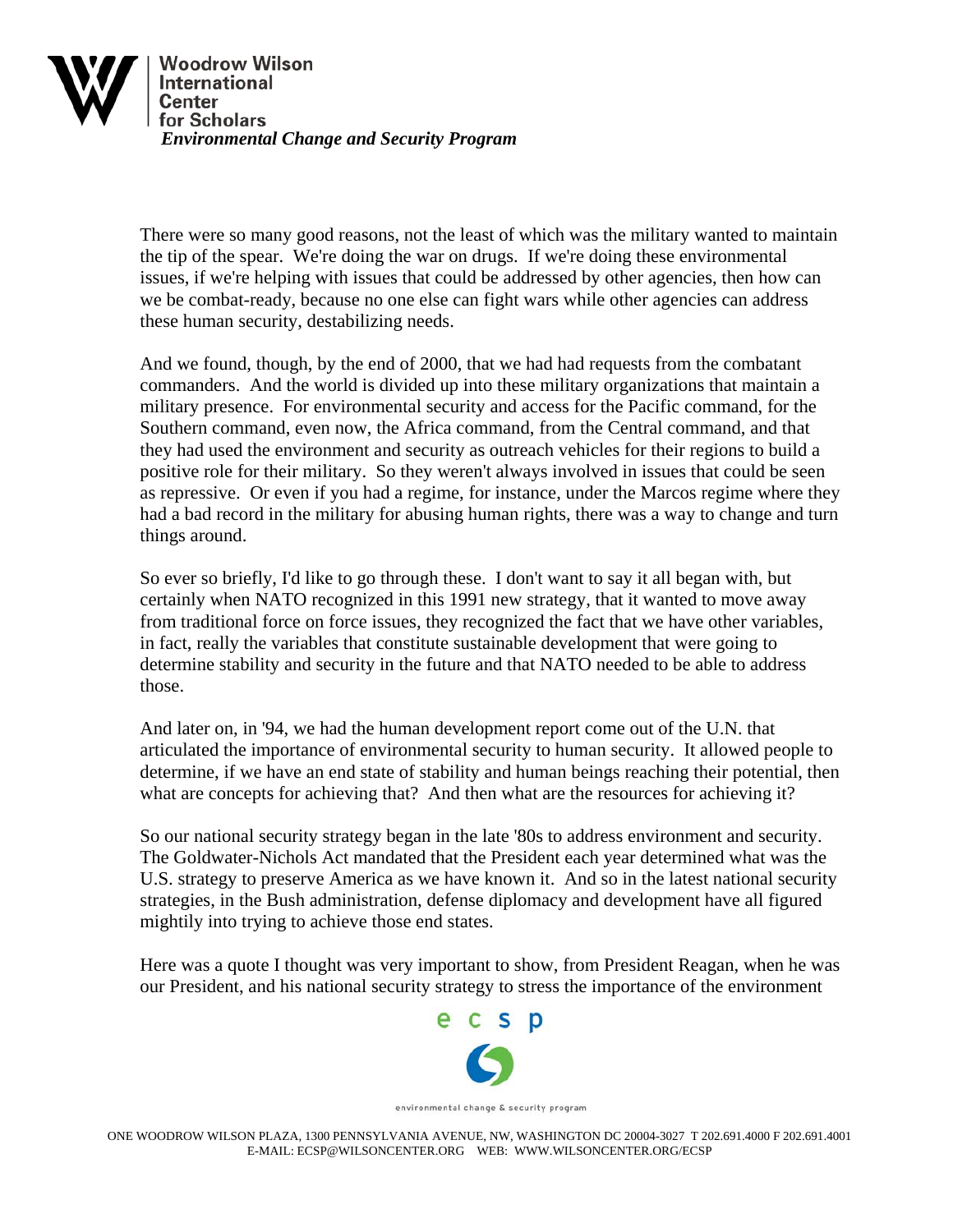

to U.S. national security interests. "It's easy to disregard that and portray the environment as something that's not a hard security issue as something that perhaps the right doesn't embrace the way that the left does." And I wanted to show that that's not necessarily the case. Visionary people recognize its importance.

So to achieve the end state, the United States typically uses its four elements of national power. Certainly, how we teach it at the War College to senior leaders who are going to go out and wear four stars and try to maintain our interests around the world: Economic, diplomatic, informational and the military. People typically dedicate one resource to a given problem instead of saying, how might all four of these be used with synergy and synchronized to give us the best effect?

So the national security strategy gives rise to each agency's effort to contribute to achieving the objectives of the national security strategy so the United States military develops a national military strategy, national defense strategy, the quadrennial defense review that lay out how environmental issues, and they do, affect security around the world. And then it's up to the theater, security cooperation plan as managed by that four-star, think General Schwarzkopf in the first war or General Abizaid in Iraq, too. How do they use this issue to promote goodwill or to head off conflict?

Our national security issues have been portrayed in the national security strategy over the year. Quote in the middle that it's contributing to political conflict came from President Bush the first. And the idea of using the environment to shape international affairs came out during the Clinton administration, where Secretary Perry spoke of preparing responding, but let us also shape the security environment. Let us be proactive so that we don't necessarily have to put 20,000 combat troops in the Horn of Africa to distribute food. Perhaps if we had addressed the environmental security issues ahead of time, it would be more cost effective. And so what are some of those issues that threaten U.S. national security and human security around the world?

It's important to look at both sides because soft security issues don't resonate with all Americans the way hard security issues do. And by understanding the dimensions of both sides of the debate, it allows you to get the audience fully cognizant of the interrelationship of the two.



environmental change & security program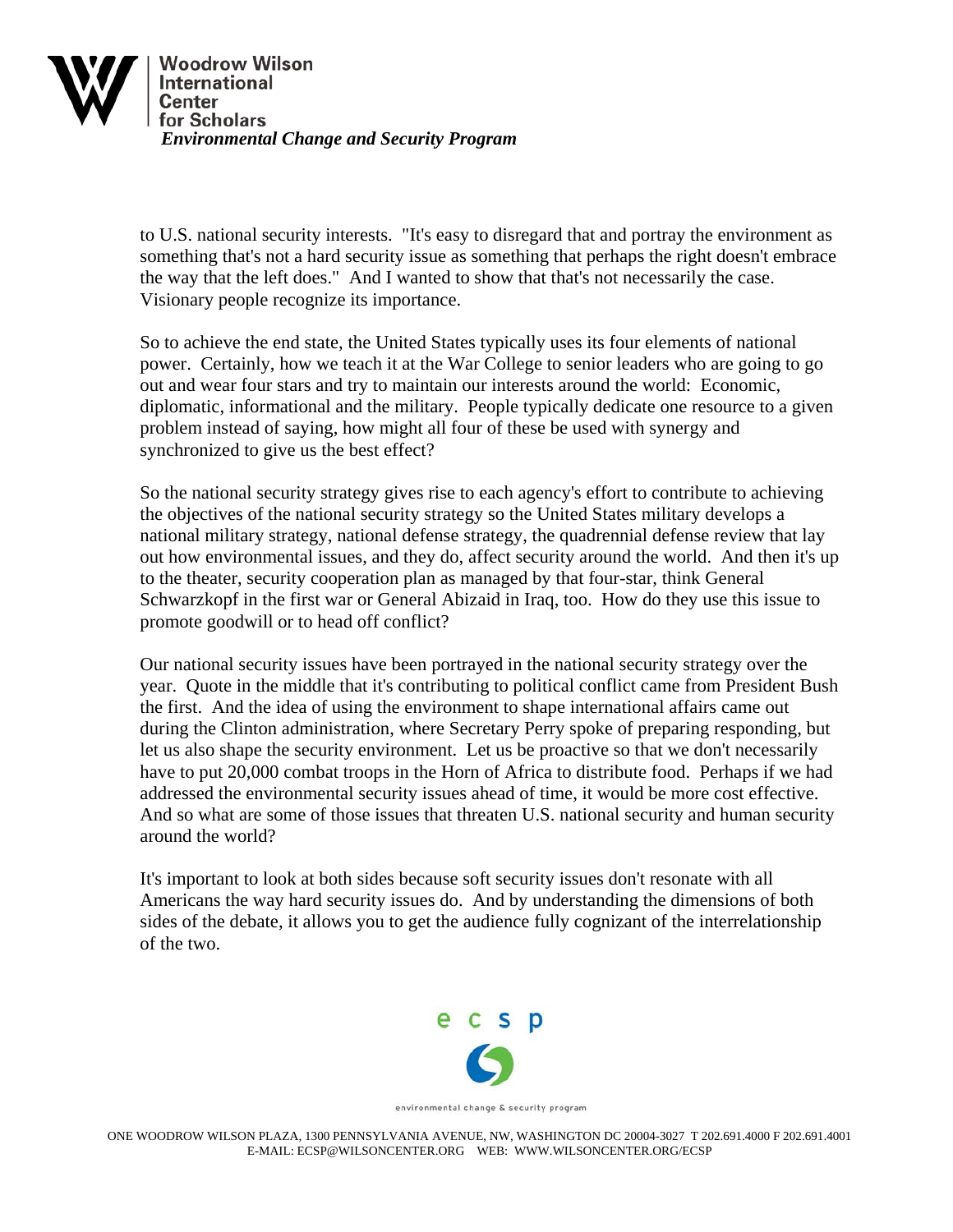

These are difficult issues if they occurred in the United States. When they occur in developing countries, how will you solve those without the military or some of these issues? Climate change is coming, irrefutably. We can predict changes over the next 10 years in parts of the world that are important to U.S. national security where stability is already threatened, where governments are strained or failing. How do we address that? And the answer is, quite often, with great difficulty.

Typically, environmental issues are considered last. Apply Maslov's Hierarchy of Needs to a developing country and its efforts to meet the needs of the people. Can it provide food and shelter? Do we have health and physical security? If not, how do you think in terms of economic growth where only 15 percent of the people may be employed in the performance sector? And the feeling of nationalism, David and I were talking last night, about six o'clock, about the nationalism as an issue in Africa and which countries could be called nation-states, had to achieve that feeling of not -- of being from Zaire, Congolese and not Bemba or Shona or Ndebele.

So environmental concerns are typically addressed last when, in fact, they are essential to success in addressing each one of those issues as one moves up that hierarchy of needs. And increasingly, we have recognized that. And then the question is, how do you use all elements of power to achieve this? Because as the sustainable development model demonstrates, sustainable means that you have focused on the environmental issues, not just the economic issues. And that they are equitably distributed across all parts of the country, as Geoff described how water can and has led to conflict intrastate because of a particular part of a country that feels disenfranchised from the largesse that's developed by the government.

And I would argue that the military has a very strong role in helping to address that at minimal cost. Quite often, developing countries will have unusually large militaries that are able to determine the longest of a government. That's why they haven't been downsized, at least in part; 40,000-man Army left over from the cold war era, reduce the size of that military at your own risk. How do we get them to use their good communications, their presence on the frontier?

And ask yourself, those of you who are familiar with developing countries, how large is their ministry of the environment or energy or interior? And what kinds of resources do they have? Can they even drive to the frontier, much less have any a presence? But you can have the military out there monitoring diseases as they come across, not just the transmission of

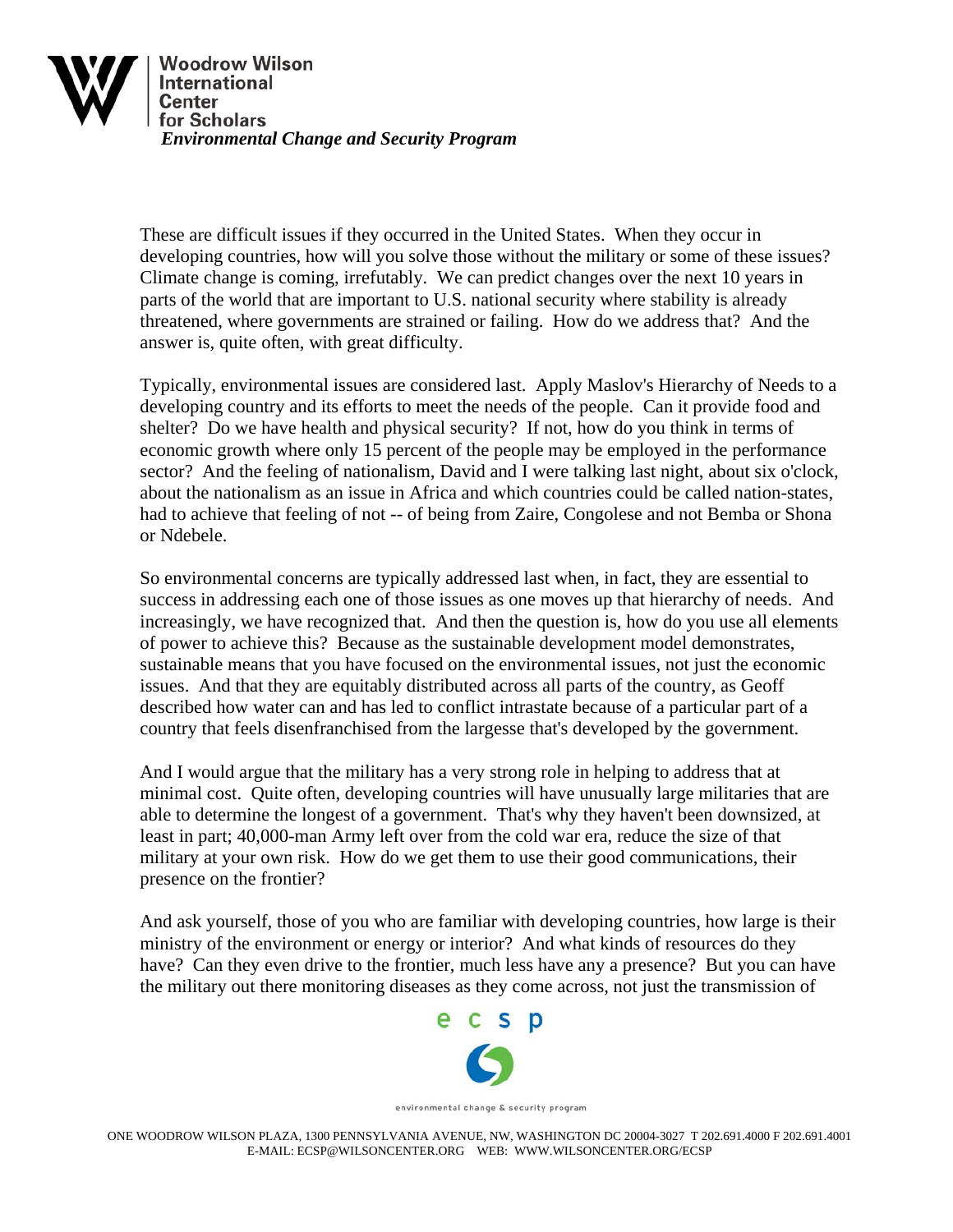

contraband. That they could be telling you when you have water issues that need to be addressed. And so this has been recognized.

Our own DOD in the early 1990s was given, by Congress, \$21 million to address non-lethal uses of the military in Africa. And these are some of the projects that resulted from that. I was the defense attaché in Malawi at one time. When I arrived in country, the day I got there, 20,000 refugees came over fleeing the drought and war in Mozambique. And the question is, well, how do we settle them? How do we meet their needs? How do we differentiate between the relatively well-taken-care-of refugees and the host nation people that don't have the blue tarp, the guaranteed food, the roof over their head, necessarily? And how do we maintain governmental legitimacy?

When I left country two years later, we had 700,000 refugees, 10 percent of the population equivalent living in Malawi. And the same questions remained. So the military became involved in helping with this because you might have a small group of refugees, let's say 10,000, where two or three children a night were dying of dysentery because they didn't have clean water. And the military could come in and drive a bore hole in a simple level. Or we could try to get grain into Mozambique in insecure areas, and the military would be essential at providing security on the train, distributing the resources later on, finding welders to weld the steel that we got from Zimbabwe to put on the locos to go down the Nakala Rail Line and deliver that grain from the World Food Program.

So the problem, of course, with the military is cross-cultural communication. They have to learn to deal with their own agencies internally. I have argued to say that the United States is -- our military struggles today to talk between Army and Navy, or between -- what is that article we saw? State is from Venus, and defense is from Mars. Do we speak the same language? And then take that overseas where people don't join the military to distribute food. So it's a constant problem. But it's essential because in times of emergency, the military will be called upon.

So in countries that have a bad human rights record and a bad military human rights record such as the Philippines under Marcos, the military, under Fidel Ramos developed an approach where it says we will support civil authority not just attacking insurgents on Mindanao, but helping to cut the roots of insurgency by addressing those. And many are environmental security issues: Land degradation, water abuse, maldistribution of resources



environmental change & security program